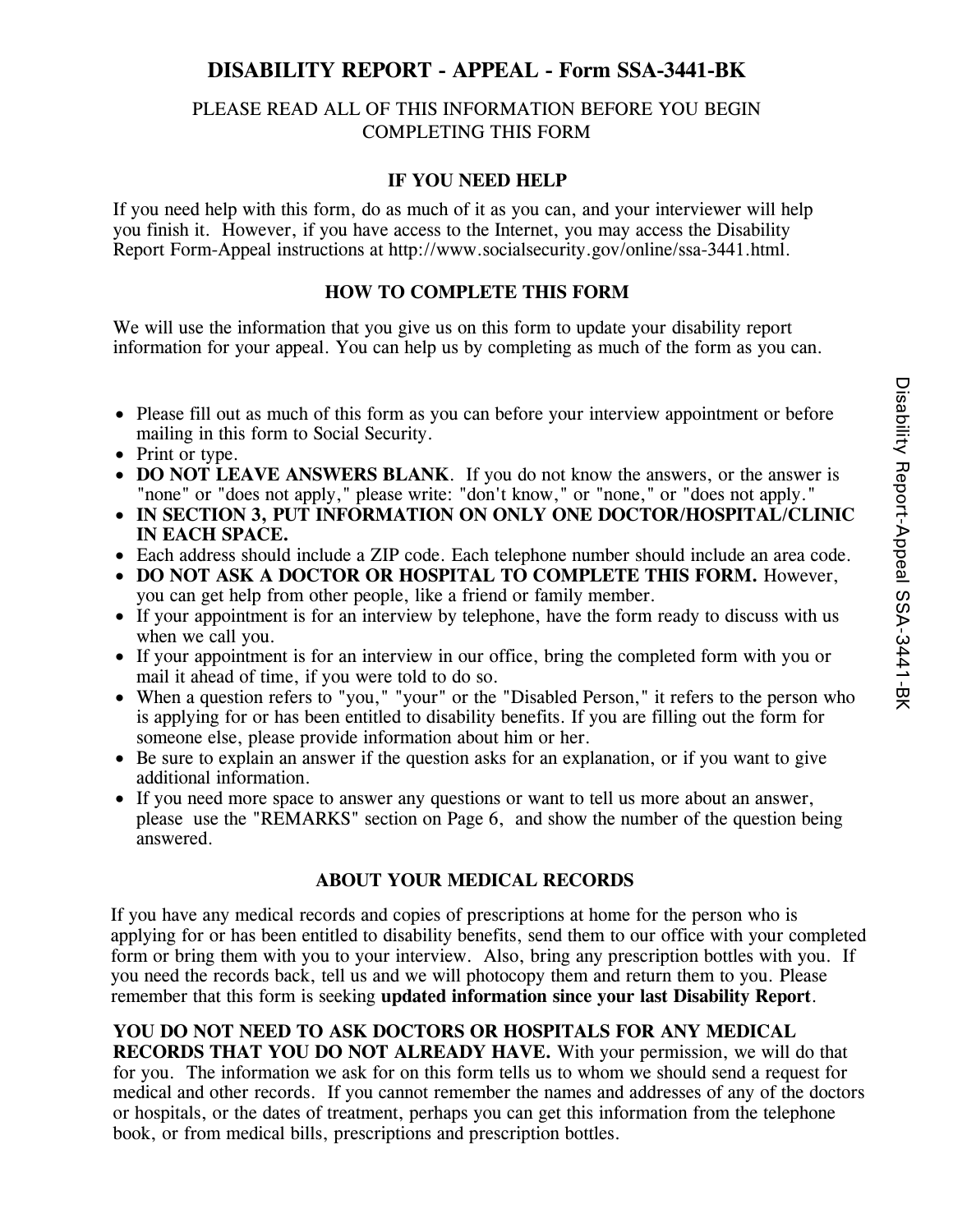## **The Privacy And Paperwork Reduction Acts**

The Social Security Administration is authorized to collect the information on this form under sections  $205(a)$  and (b),  $223(d)$  and  $1631(e)(1)$  of the Social Security Act. The information on this form is needed by Social Security to make a decision on the named claimant's claim. While giving us the information on this form is voluntary, failure to provide all or part of the requested information could prevent an accurate or timely decision on the named claimant's claim. Although the information you furnish is almost never used for any purpose other than making a determination about the claimant's disability or continuing disability, such information may be disclosed by the Social Security Administration as follows: (1) to enable a third party or agency to assist Social Security in establishing rights to Social Security benefits and/or coverage; (2) to comply with Federal Laws requiring the release of information from Social Security records (e.g., to the General Accounting Office and the Department of Veterans Affairs); and (3) to facilitate statistical research and such activities necessary to assure the integrity and improvement of the Social Security programs (e.g., to the Bureau of the Census and private concerns under contract to Social Security).

We may also use the information you give us when we match records by computer. Matching programs compare our records with those of other Federal, State, or local government agencies. Many agencies may use matching programs to find or prove that a person qualifies for benefits paid by the Federal government. The law allows us to do this even if you do not agree to it.

Explanations about these and other reasons why information you provide us may be used or given out are available in Social Security offices. If you want to learn more about this, contact any Social Security office.

**Paperwork Reduction Act Statement:** This information collection meets the requirements of 44 U.S.C. § 3507, as amended by Section 2 of the Paperwork Reduction Act of 1995. You do not need to answer these questions unless we display a valid Office of Management and Budget control number. We estimate that it will take about 30 minutes to read the instructions, gather the facts, and answer the questions. **SEND OR BRING THE COMPLETED FORM TO YOUR LOCAL SOCIAL SECURITY OFFICE. The office is listed under U. S. Government agencies in your telephone directory or you may call Social Security at 1-800-772-1213.** *You may send comments on our time estimate above to: SSA, 1338 Annex Building, Baltimore, MD 21235-0001. Send only comments relating to our time estimate to this address, not the completed form.* 

#### **PLEASE REMOVE THIS SHEET BEFORE RETURNING THE COMPLETED FORM.**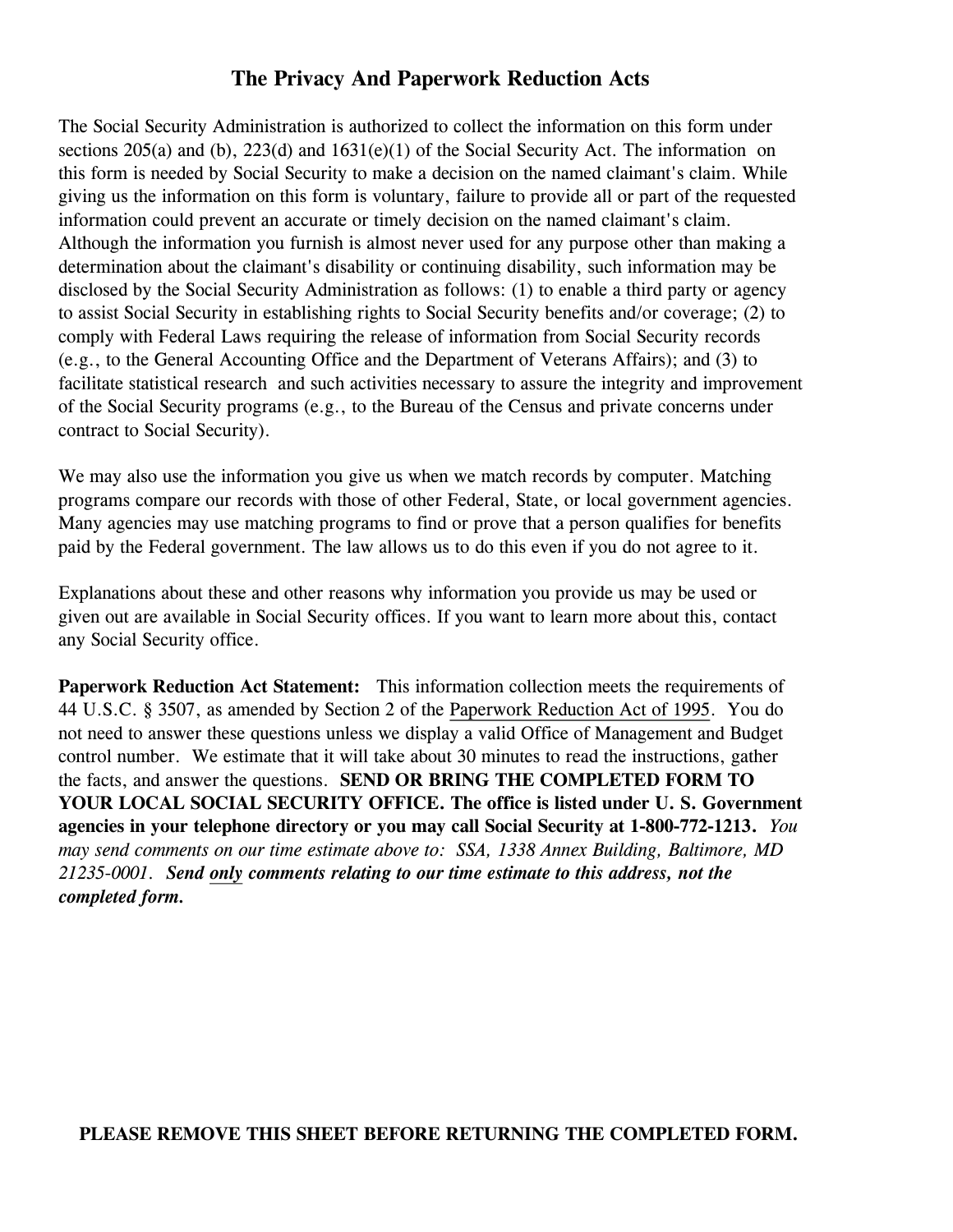| SOCIAL SECURITY ADMINISTRATION |
|--------------------------------|
|--------------------------------|

| <b>DISABILITY REPORT-</b><br><b>APPEAL</b>                                                                                                                                                            | For SSA Use Only<br>Do not write in the shaded area.<br><b>Related SSN</b><br>Number Holder   |
|-------------------------------------------------------------------------------------------------------------------------------------------------------------------------------------------------------|-----------------------------------------------------------------------------------------------|
| <b>Date of Last Disability Report</b>                                                                                                                                                                 |                                                                                               |
| <b>Claimant is filing:</b><br>Reconsideration<br><b>Cessation</b>                                                                                                                                     | <b>Request for ALJ Hearing</b><br><b>Reconsideration for Disability</b>                       |
|                                                                                                                                                                                                       | <b>SECTION 1- INFORMATION ABOUT THE DISABLED PERSON</b>                                       |
| A. NAME (First, Middle Initial, Last)                                                                                                                                                                 | <b>B. SOCIAL SECURITY NUMBER</b>                                                              |
| C. DAYTIME TELEPHONE NUMBER (If you have no number where you can be reached, give us a<br>daytime number where we can leave a message for you.)<br>Your Number<br>Area<br><b>Number</b><br>Code       | None<br><b>Message Number</b>                                                                 |
| <b>D.</b> Give the name of a friend or relative that we can contact (other than your doctors)<br>who knows about your illnesses, injuries or conditions and can help you with your<br>claim.          |                                                                                               |
| <b>NAME</b>                                                                                                                                                                                           | <b>RELATIONSHIP</b>                                                                           |
| <b>ADDRESS</b>                                                                                                                                                                                        |                                                                                               |
|                                                                                                                                                                                                       | (Number, Street, Apt. No. (If any), P.O. Box, or Rural Route)                                 |
|                                                                                                                                                                                                       | <b>DAYTIME</b>                                                                                |
| City<br>ZIP<br><b>State</b>                                                                                                                                                                           | Area Code<br><b>PHONE</b><br><b>Number</b>                                                    |
|                                                                                                                                                                                                       | SECTION 2- INFORMATION ABOUT YOUR ILLNESSES, INJURIES, OR CONDITIONS                          |
|                                                                                                                                                                                                       | A. Has there been any change (for better or worse) in your illnesses, injuries, or conditions |
| since you last completed a disability report?                                                                                                                                                         | Yes<br>No                                                                                     |
| If "Yes," please describe in detail:                                                                                                                                                                  | <b>Approximate date</b><br>the changes                                                        |
|                                                                                                                                                                                                       | Month<br>Year<br>Day                                                                          |
|                                                                                                                                                                                                       |                                                                                               |
| B. Do you have any new physical or mental limitations as a result of your illnesses,<br>injuries, or conditions since you last completed a disability report?<br>If "Yes," please describe in detail: | Yes<br><b>No</b>                                                                              |
|                                                                                                                                                                                                       | <b>Approximate date</b><br>the changes                                                        |
|                                                                                                                                                                                                       | Year<br>Month<br>Day                                                                          |
| C. Do you have any new illnesses, injuries or conditions since you last completed a<br>disability report? $ $<br>Yes<br>No<br>$\mathcal{L}$                                                           |                                                                                               |
| If "Yes," please describe in detail:                                                                                                                                                                  | <b>Approximate date</b>                                                                       |
|                                                                                                                                                                                                       | the changes<br>Month<br>Year<br>Day                                                           |
|                                                                                                                                                                                                       |                                                                                               |
|                                                                                                                                                                                                       |                                                                                               |

**If you need more space, use Remarks, Section 10.**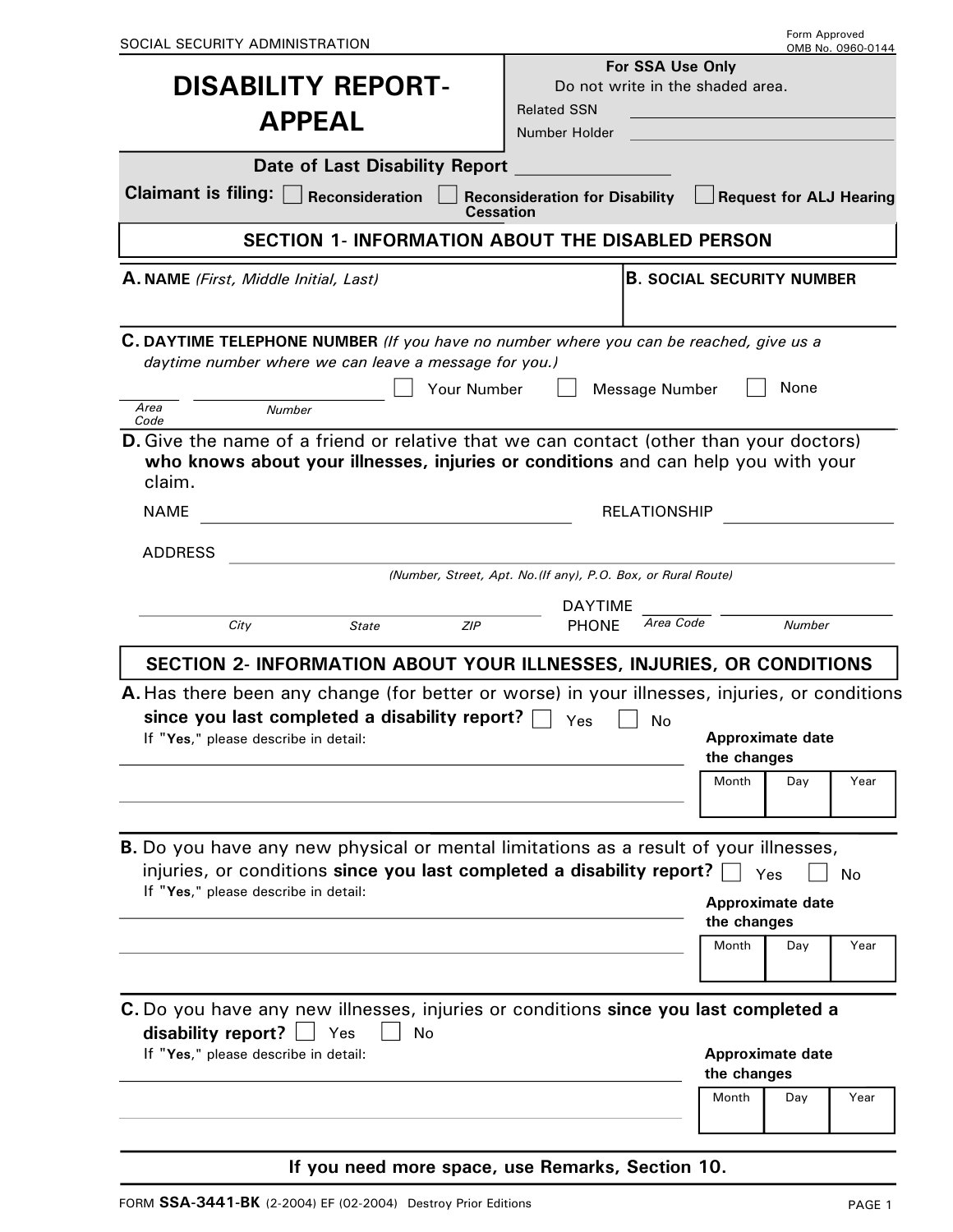#### **SECTION 3 - INFORMATION ABOUT YOUR MEDICAL RECORDS**

| A. Since you last completed a disability report, have you been seen or will you see a      |            |           |  |
|--------------------------------------------------------------------------------------------|------------|-----------|--|
| doctor/hospital/clinic or anyone else for the illnesses, injuries or conditions that limit |            |           |  |
| your ability to work?                                                                      | $\Box$ YES | $\Box$ NO |  |

- **B. Since you last completed a disability report**, have you seen or will you see a **doctor/hospital/clinic** or anyone else for emotional or mental problems that limit your ability to work?  $\Box$  YES  $\Box$  NO
- **C.** List **other names** you have used on your medical records.

## **If you answered "NO" to both A and B, go to Section 4.**

Tell us who may have medical records or other information about your illnesses, injuries or conditions **since you last completed a disability report.** 

#### **D. List each DOCTOR/HMO/THERAPIST/OTHER.** Include your **next appointment.**

| 1. NAME                                          |              |                                | <b>DATES</b>            |
|--------------------------------------------------|--------------|--------------------------------|-------------------------|
| <b>STREET ADDRESS</b>                            |              |                                | <b>FIRST VISIT</b>      |
| <b>CITY</b>                                      | <b>STATE</b> | <b>ZIP</b>                     | <b>ILAST SEEN</b>       |
| <b>PHONE</b><br>Area Code<br><b>Phone Number</b> |              | <b>PATIENT ID # (If known)</b> | <b>NEXT APPOINTMENT</b> |
| <b>REASONS FOR VISITS</b>                        |              |                                |                         |
|                                                  |              |                                |                         |
|                                                  |              |                                |                         |
| WHAT TREATMENT WAS RECEIVED?                     |              |                                |                         |
|                                                  |              |                                |                         |
|                                                  |              |                                |                         |

| 2. NAME<br><b>STREET ADDRESS</b> |                     |                                | <b>DATES</b><br><b>FIRST VISIT</b> |  |
|----------------------------------|---------------------|--------------------------------|------------------------------------|--|
|                                  |                     |                                |                                    |  |
| <b>PHONE</b>                     |                     | <b>PATIENT ID # (If known)</b> | <b>INEXT APPOINTMENT</b>           |  |
| Area Code                        | <b>Phone Number</b> |                                |                                    |  |
|                                  |                     |                                |                                    |  |
| WHAT TREATMENT WAS RECEIVED?     |                     |                                |                                    |  |
|                                  |                     |                                |                                    |  |
|                                  |                     |                                |                                    |  |
|                                  |                     |                                |                                    |  |
|                                  |                     |                                |                                    |  |

**If you need more space, use Remarks, Section 10.**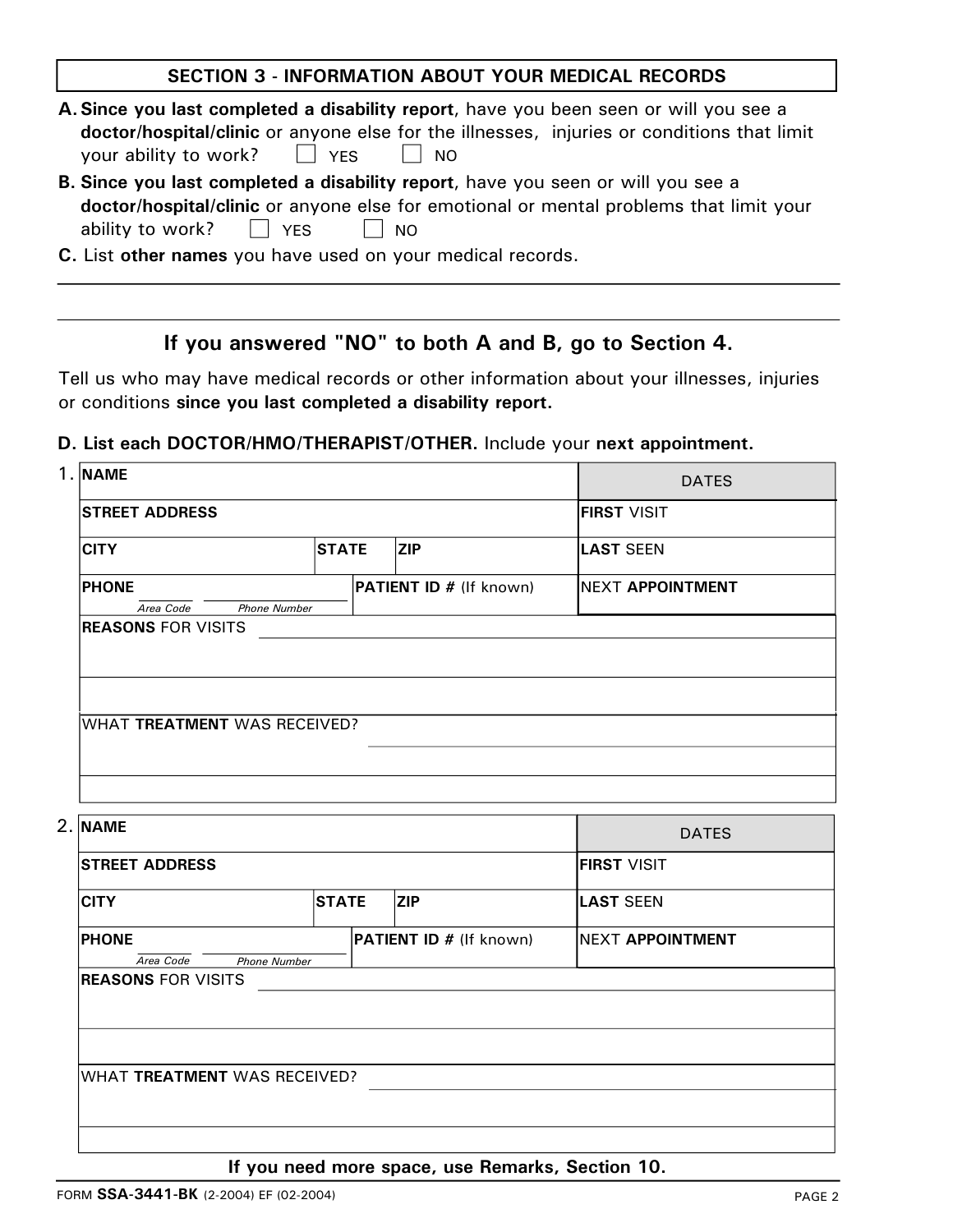# **E. List each HOSPITAL/CLINIC.** Include your **next appointment.**

| <b>HOSPITAL/CLINIC</b>                                                                                                                                                         |                                                |              | <b>TYPE OF VISIT</b>                             |  | <b>DATES</b>       |                 |
|--------------------------------------------------------------------------------------------------------------------------------------------------------------------------------|------------------------------------------------|--------------|--------------------------------------------------|--|--------------------|-----------------|
| <b>NAME</b>                                                                                                                                                                    |                                                |              | <b>INPATIENT</b>                                 |  |                    | DATE OUT        |
|                                                                                                                                                                                |                                                |              | <b>STAYS</b><br>(Stayed at least                 |  |                    |                 |
| <b>STREET ADDRESS</b>                                                                                                                                                          |                                                |              | overnight)                                       |  |                    |                 |
|                                                                                                                                                                                |                                                |              |                                                  |  | DATE FIRST VISIT   | DATE LAST VISIT |
| <b>CITY</b>                                                                                                                                                                    | <b>STATE</b>                                   | <b>ZIP</b>   | <b>OUTPATIENT</b><br><b>VISITS</b>               |  |                    |                 |
|                                                                                                                                                                                |                                                |              | (Sent home same<br>day)                          |  |                    |                 |
| PHONE                                                                                                                                                                          |                                                |              | <b>EMERGENCY</b>                                 |  | DATE OF VISITS     |                 |
|                                                                                                                                                                                |                                                |              | <b>ROOM VISITS</b>                               |  |                    |                 |
| Area Code                                                                                                                                                                      | <b>Phone Number</b>                            |              |                                                  |  |                    |                 |
| Next appointment                                                                                                                                                               |                                                |              | Your hospital/clinic number                      |  |                    |                 |
| <b>Reasons for visits</b>                                                                                                                                                      |                                                |              |                                                  |  |                    |                 |
|                                                                                                                                                                                |                                                |              |                                                  |  |                    |                 |
| What treatment did you receive?                                                                                                                                                |                                                |              |                                                  |  |                    |                 |
| What doctors do you see at this hospital/clinic on a regular basis?                                                                                                            |                                                |              | If you need more space, use Remarks, Section 10. |  |                    |                 |
|                                                                                                                                                                                |                                                |              |                                                  |  |                    |                 |
| F. Since you last completed a disability report, does anyone else have medical records or<br>information about your illnesses, injuries, or conditions (Workers' Compensation, |                                                |              |                                                  |  |                    |                 |
| insurance companies, prisons, attorneys, or welfare agency), or are you scheduled to see                                                                                       |                                                |              |                                                  |  |                    |                 |
| anyone else?<br><b>YES</b>                                                                                                                                                     |                                                | <b>NO</b>    | If "YES," complete information below:            |  |                    |                 |
| <b>NAME</b>                                                                                                                                                                    |                                                |              |                                                  |  |                    | <b>DATES</b>    |
| <b>STREET ADDRESS</b>                                                                                                                                                          |                                                |              |                                                  |  | <b>FIRST VISIT</b> |                 |
| <b>CITY</b>                                                                                                                                                                    |                                                | <b>STATE</b> | <b>ZIP</b>                                       |  | <b>LAST SEEN</b>   |                 |
| <b>PHONE</b><br>Area Code                                                                                                                                                      | <b>NEXT APPOINTMENT</b><br><b>Phone Number</b> |              |                                                  |  |                    |                 |
| CLAIM NUMBER (If any)                                                                                                                                                          |                                                |              |                                                  |  |                    |                 |
| <b>REASONS FOR VISITS</b>                                                                                                                                                      |                                                |              |                                                  |  |                    |                 |
|                                                                                                                                                                                |                                                |              |                                                  |  |                    |                 |
|                                                                                                                                                                                |                                                |              |                                                  |  |                    |                 |
|                                                                                                                                                                                |                                                |              |                                                  |  |                    |                 |

**If you need more space, use Remarks, Section 10.**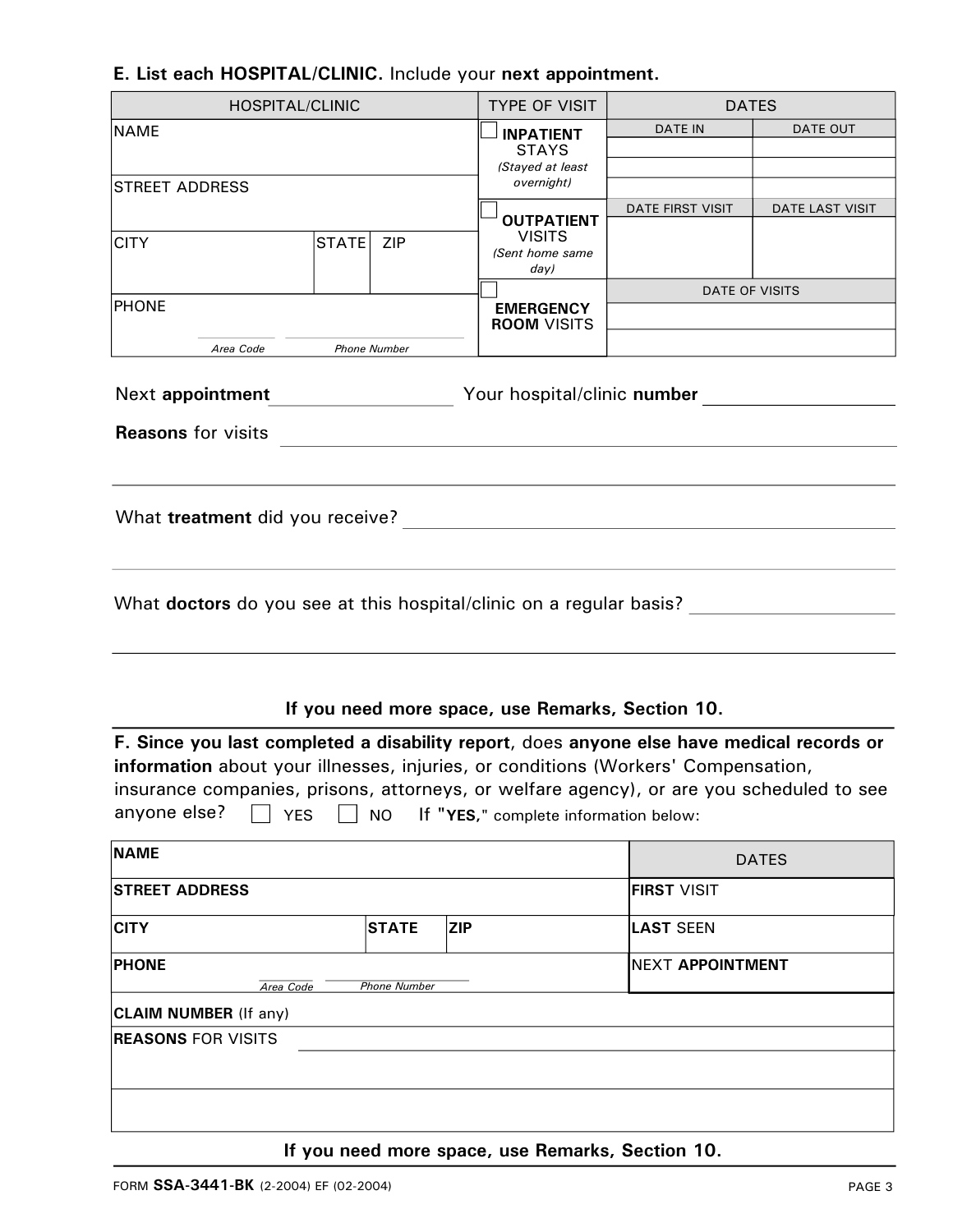#### **SECTION 4 - MEDICATIONS**

Are you currently taking any medications for your illnesses, injuries or conditions?  $\Box$   $_{\text{YES}}$ If "YES," please tell us the following: *(Look at your medicine bottles, if necessary.)* **NO** 

| <b>NAME OF MEDICINE</b> | IF PRESCRIBED, GIVE<br><b>NAME OF DOCTOR</b> | <b>REASON FOR</b><br><b>MEDICINE</b> | <b>SIDE EFFECTS</b><br><b>YOU HAVE</b> |
|-------------------------|----------------------------------------------|--------------------------------------|----------------------------------------|
|                         |                                              |                                      |                                        |
|                         |                                              |                                      |                                        |
|                         |                                              |                                      |                                        |
|                         |                                              |                                      |                                        |
|                         |                                              |                                      |                                        |

#### **If you need more space, use Remarks, Section 10.**

#### **SECTION 5 - TESTS**

# **Since you last completed a disability report**, have you had any **medical tests** for illnesses,

injuries or conditions or do you have any such tests scheduled?

|  | If "YES," please tell us the following: <i>(Give approximate dates, if necessary.)</i> |  | $\Box$ YES $\Box$ NO |  |  |
|--|----------------------------------------------------------------------------------------|--|----------------------|--|--|
|--|----------------------------------------------------------------------------------------|--|----------------------|--|--|

| <b>KIND OF TEST</b>               | WHEN DONE, OR<br><b>WHEN WILL IT</b><br><b>BE DONE?</b><br>(Month, day, year) | <b>WHERE DONE?</b><br>(Name of Facility)         | <b>WHO SENT YOU FOR</b><br>THIS TEST? |
|-----------------------------------|-------------------------------------------------------------------------------|--------------------------------------------------|---------------------------------------|
| <b>EKG (HEART TEST)</b>           |                                                                               |                                                  |                                       |
| <b>TREADMILL (EXERCISE TEST)</b>  |                                                                               |                                                  |                                       |
| CARDIAC<br>CATHETERIZATION        |                                                                               |                                                  |                                       |
| BIOPSY--Name of body part         |                                                                               |                                                  |                                       |
| <b>HEARING TEST</b>               |                                                                               |                                                  |                                       |
| <b>SPEECH/LANGUAGE TEST</b>       |                                                                               |                                                  |                                       |
| <b>VISION TEST</b>                |                                                                               |                                                  |                                       |
| IQ TESTING                        |                                                                               |                                                  |                                       |
| <b>EEG (BRAIN WAVE TEST)</b>      |                                                                               |                                                  |                                       |
| HIV TEST                          |                                                                               |                                                  |                                       |
| <b>BLOOD TEST (NOT HIV)</b>       |                                                                               |                                                  |                                       |
| <b>BREATHING TEST</b>             |                                                                               |                                                  |                                       |
| X-RAY--Name of body<br>part       |                                                                               |                                                  |                                       |
| MRI/CT SCAN Name of body<br>∣part |                                                                               |                                                  |                                       |
|                                   |                                                                               | If you need more space, use Remarks, Section 10. |                                       |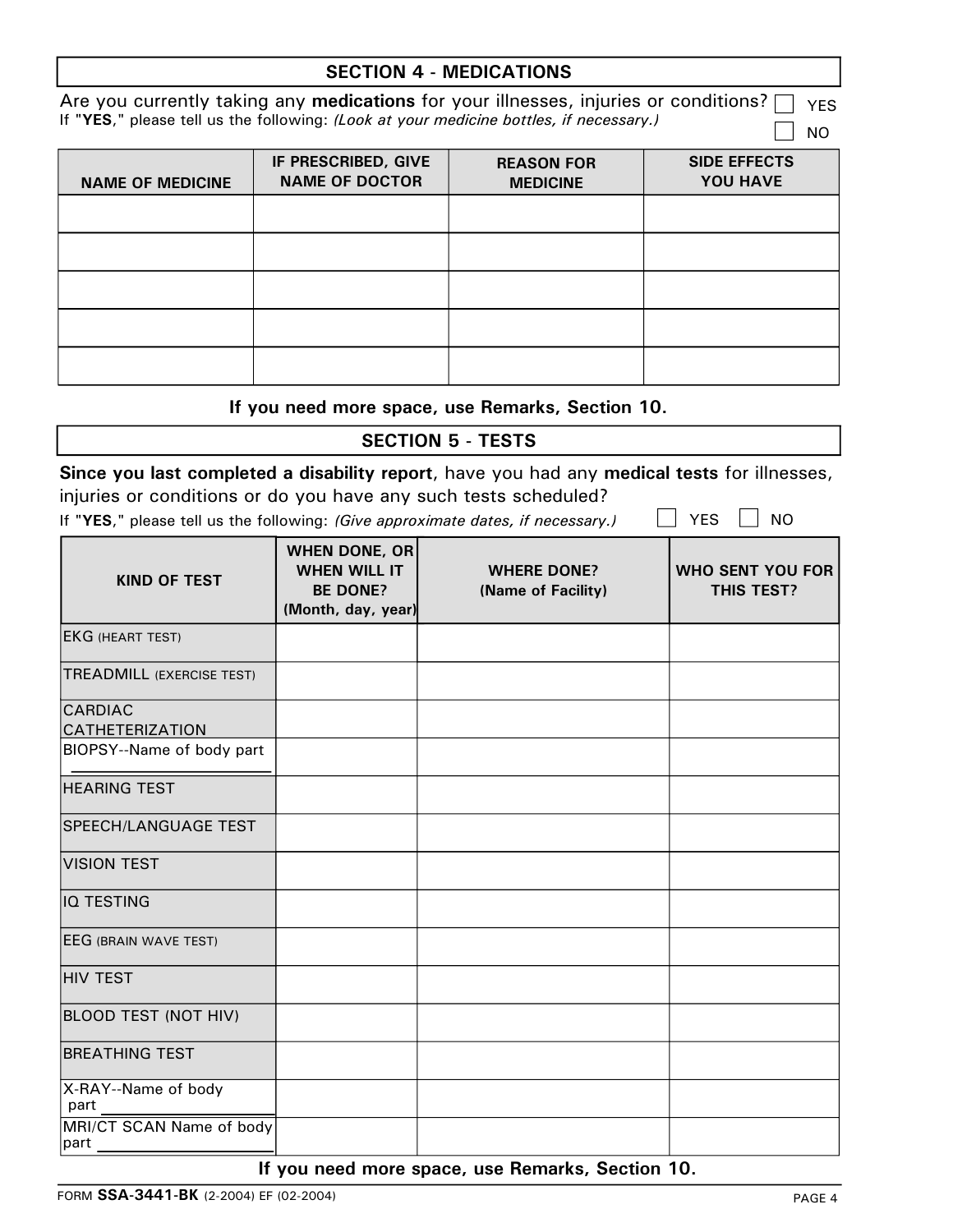#### **SECTION 6 - UPDATED WORK INFORMATION**

Have you worked since you last completed a disability report?

 $\Box$  YES  $\Box$  NO

If "**YES**," you will be asked to give details on a separate form.

#### **SECTION 7 - INFORMATION ABOUT YOUR ACTIVITIES**

**A**. How do your illnesses, injuries or conditions affect your ability to care for your personal needs?

**B.** What changes have occurred in your daily activities **since you last completed a disability report?** 

If none, show "**NONE**."

**If you need more space, use Remarks, Section 10.** 

#### **SECTION 8 - EDUCATION/TRAINING INFORMATION**

| Have you completed any type of special job training, trade or vocational school since you<br>last completed a disability report? $\Box$ YES<br><b>NO</b> |
|----------------------------------------------------------------------------------------------------------------------------------------------------------|
| If "YES," describe what type:                                                                                                                            |
|                                                                                                                                                          |
|                                                                                                                                                          |
| Approximate date completed:                                                                                                                              |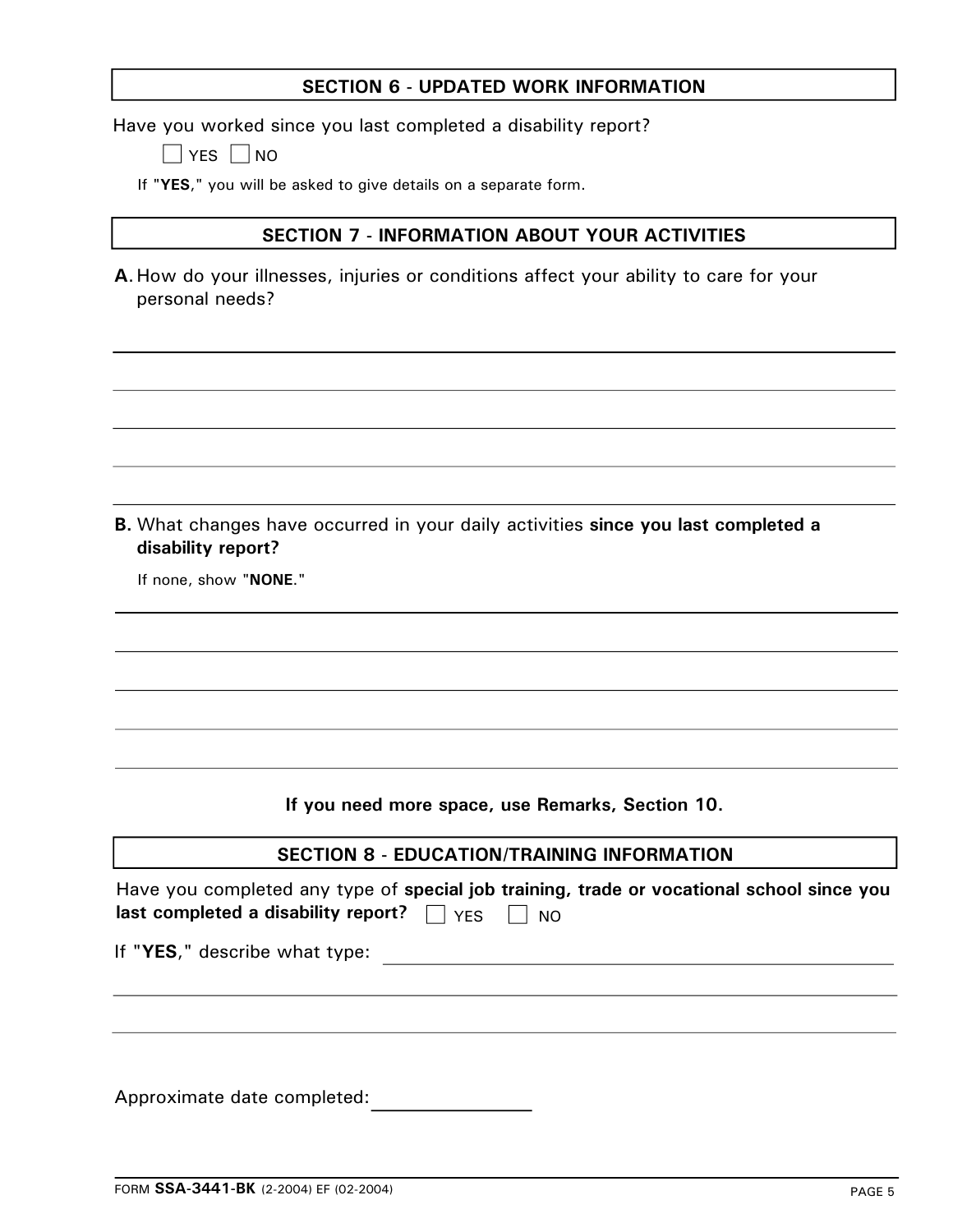|                                                                                                                                                                                                                                                     | <b>SECTION 9 - VOCATIONAL REHABILITATION, EMPLOYMENT,</b><br>or OTHER SUPPORT SERVICES INFORMATION |                                                              |  |
|-----------------------------------------------------------------------------------------------------------------------------------------------------------------------------------------------------------------------------------------------------|----------------------------------------------------------------------------------------------------|--------------------------------------------------------------|--|
| Since you last completed a disability report, have you participated in the Ticket Program<br>or another program of vocational rehabilitation services, employment services or other<br>support services to help you go to work?<br><b>YES</b><br>NO |                                                                                                    |                                                              |  |
| If "YES," complete the following information:                                                                                                                                                                                                       |                                                                                                    |                                                              |  |
| <b>NAME OF ORGANIZATION</b>                                                                                                                                                                                                                         |                                                                                                    |                                                              |  |
| NAME OF COUNSELOR                                                                                                                                                                                                                                   |                                                                                                    |                                                              |  |
| <b>ADDRESS</b>                                                                                                                                                                                                                                      |                                                                                                    | (Number, Street, Apt. No. (if any), P.O. Box or Rural Route) |  |
|                                                                                                                                                                                                                                                     | City                                                                                               | <b>State</b><br>Zip                                          |  |
| DAYTIME PHONE NUMBER                                                                                                                                                                                                                                | Area Code                                                                                          | <b>Number</b>                                                |  |
| <b>DATES SEEN</b>                                                                                                                                                                                                                                   |                                                                                                    | TO                                                           |  |
| <b>TYPE OF SERVICES OR</b><br><b>TESTS PERFORMED</b>                                                                                                                                                                                                |                                                                                                    | (IQ, vision, physicals, hearing, workshops, etc.)            |  |

**SECTION 10 - REMARKS** 

**Use this section for any added information you did not show in earlier parts of the form. When you are done with this section (or if you don't have anything to add), be sure to go to the next page and complete the blocks there.**